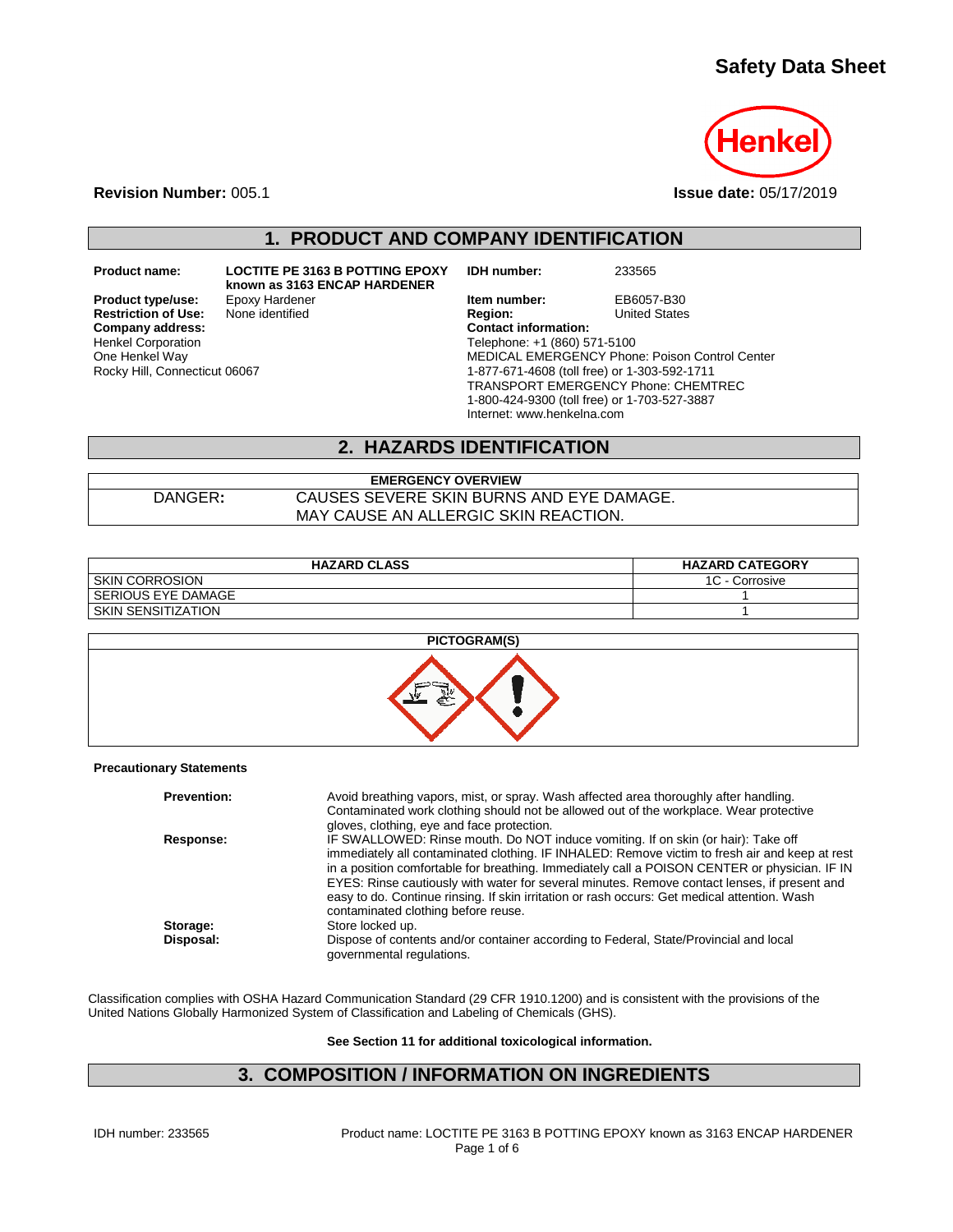| <b>Hazardous Component(s)</b>                                           | <b>CAS Number</b> | Percentage* |
|-------------------------------------------------------------------------|-------------------|-------------|
| Fatty acids, tall-oil, reaction products with<br>tetraethylenepentamine | 68953-36-6        | $80 - 100$  |
| Tetraethylene pentamine                                                 | 112-57-2          | $10 - 30$   |

\* Exact percentages may vary or are trade secret. Concentration range is provided to assist users in providing appropriate protections.

| <b>4. FIRST AID MEASURES</b>       |                                                                                                                                                                                                              |  |
|------------------------------------|--------------------------------------------------------------------------------------------------------------------------------------------------------------------------------------------------------------|--|
| Inhalation:                        | Move to fresh air. If not breathing, give artificial respiration. If breathing is<br>difficult, give oxygen. Get medical attention.                                                                          |  |
| Skin contact:                      | Immediately flush skin with plenty of water (using soap, if available). Remove<br>contaminated clothing and footwear. If symptoms develop and persist, get<br>medical attention. Wash clothing before reuse. |  |
| Eye contact:                       | Rinse immediately with plenty of water, also under the eyelids, for at least 15<br>minutes. Get medical attention.                                                                                           |  |
| Ingestion:                         | Do not induce vomiting. Never give anything by mouth to an unconscious<br>person. Get medical attention.                                                                                                     |  |
| Symptoms:                          | See Section 11.                                                                                                                                                                                              |  |
|                                    | <b>5. FIRE FIGHTING MEASURES</b>                                                                                                                                                                             |  |
| <b>Extinguishing media:</b>        | Water spray (fog), foam, dry chemical or carbon dioxide.                                                                                                                                                     |  |
| Special firefighting procedures:   | Wear self-contained breathing apparatus and full protective clothing, such as<br>turn-out gear. In case of fire, keep containers cool with water spray.                                                      |  |
| Unusual fire or explosion hazards: | Closed containers may rupture (due to build up of pressure) when exposed to<br>extreme heat.                                                                                                                 |  |
| Hazardous combustion products:     | Oxides of carbon. Oxides of nitrogen. Toxic and irritating vapors.                                                                                                                                           |  |

# **6. ACCIDENTAL RELEASE MEASURES**

**Use personal protection recommended in Section 8, isolate the hazard area and deny entry to unnecessary and unprotected personnel.**

| <b>Environmental precautions:</b> | Do not allow product to enter sewer or waterways.                                                                                                                                                                                                                                                                                                                    |
|-----------------------------------|----------------------------------------------------------------------------------------------------------------------------------------------------------------------------------------------------------------------------------------------------------------------------------------------------------------------------------------------------------------------|
| Clean-up methods:                 | Remove all sources of ignition. Ensure adequate ventilation. Isolate area.<br>Keep unnecessary personnel away. Soak up with inert absorbent material<br>(e.g. sand, silica gel, acid binder, universal binder, sawdust). Store in a closed<br>container until ready for disposal. Refer to Section 8 "Exposure Controls /<br>Personal Protection" prior to clean up. |

# **7. HANDLING AND STORAGE**

| Handling: | Use only with adequate ventilation. Prevent contact with eyes, skin and<br>clothing. Do not breathe vapor and mist. Wash thoroughly after handling.<br>Refer to Section 8. |
|-----------|----------------------------------------------------------------------------------------------------------------------------------------------------------------------------|
| Storage:  | Keep in a cool, well ventilated area away from heat, sparks and open flame.<br>Keep container tightly closed until ready for use.                                          |

**For information on product shelf life, please review labels on container or check the Technical Data Sheet.**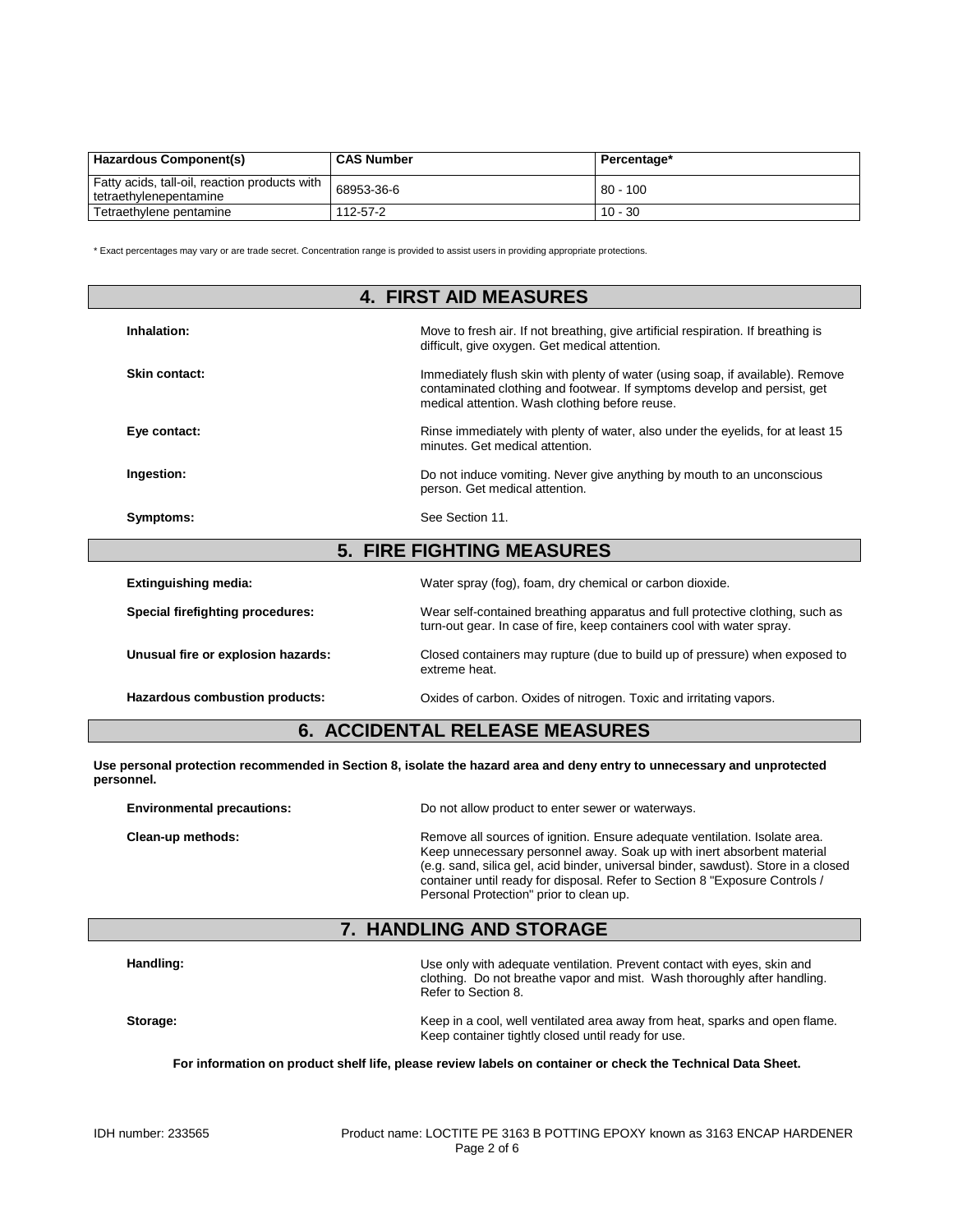# **8. EXPOSURE CONTROLS / PERSONAL PROTECTION**

**Employers should complete an assessment of all workplaces to determine the need for, and selection of, proper exposure controls and protective equipment for each task performed.**

| <b>Hazardous Component(s)</b>                                           | <b>ACGIH TLV</b> | <b>OSHA PEL</b>                                                                                                                                                                                                       | <b>AIHA WEEL</b>                                                                  | <b>OTHER</b> |
|-------------------------------------------------------------------------|------------------|-----------------------------------------------------------------------------------------------------------------------------------------------------------------------------------------------------------------------|-----------------------------------------------------------------------------------|--------------|
| Fatty acids, tall-oil, reaction products with<br>tetraethylenepentamine | None             | None                                                                                                                                                                                                                  | None                                                                              | None         |
| Tetraethylene pentamine                                                 | None             | None                                                                                                                                                                                                                  | (SKIN) Aerosol.<br>1 ppm $(5 \text{ mg/m3})$<br>TWA Aerosol. (Skin<br>sensitizer) | None         |
| <b>Engineering controls:</b>                                            |                  | Provide adequate local exhaust ventilation to maintain worker exposure below<br>exposure limits.                                                                                                                      |                                                                                   |              |
| <b>Respiratory protection:</b>                                          |                  | Use a NIOSH approved air-purifying respirator if the potential to exceed<br>established exposure limits exists.                                                                                                       |                                                                                   |              |
| Eye/face protection:                                                    |                  | Safety goggles or safety glasses with side shields. Full face protection should<br>be used if the potential for splashing or spraying of product exists. Safety<br>showers and eye wash stations should be available. |                                                                                   |              |
| <b>Skin protection:</b>                                                 |                  | Use chemical resistant, impermeable clothing including gloves and either an                                                                                                                                           |                                                                                   |              |

### **9. PHYSICAL AND CHEMICAL PROPERTIES**

apron or body suit to prevent skin contact.

**Physical state:** Liquid Color: Liquid Color: Liquid Color: Color:<br>Odor: **Odor:** Irritating, Ammoniacal<br> **Odor threshold:** The South of American Society American Mot available. **Odor threshold:** Not available.<br> **pH:** Not available. **Vapor pressure:**<br>Boiling point/range: **Melting point/ range:** Not available. **Specific gravity:** 0.95 **Vapor density:** 10.3 (Air = 1)<br> **Flash point:** 195 °C (383°F) **Flash point: 195 °C (383°F**<br> **Flammable/Explosive limits - lower:** Not available. **Flammable/Explosive limits - lower:** Not available.<br> **Flammable/Explosive limits - upper:** Not available. **Flammable/Explosive limits - upper:** Not available.<br> **Autoignition temperature:** Not available. **Autoignition temperature:**<br>Flammability: **Evaporation rate:**  $\leq 0.1$   $\leq 0.1$   $\leq 0.1$  Soluble **Solubility in water:** Soluble Soluble Soluble Soluble **Partition coefficient (n-octanol/water):** Soluble **Partition coefficient (n-octanol/water):** Not available. Partition coefficient (n-octanol/water): **Decomposition temperature:** 

Not available.<br>< 10.34 mm hg **boiling Boiling Point Property**<br>Not available. Not applicable<br>  $< 0.1$ **VOC content:** < 1 %; < 10 g/l (estimated value for resin and hardener mixed together) Not available.<br>Not available.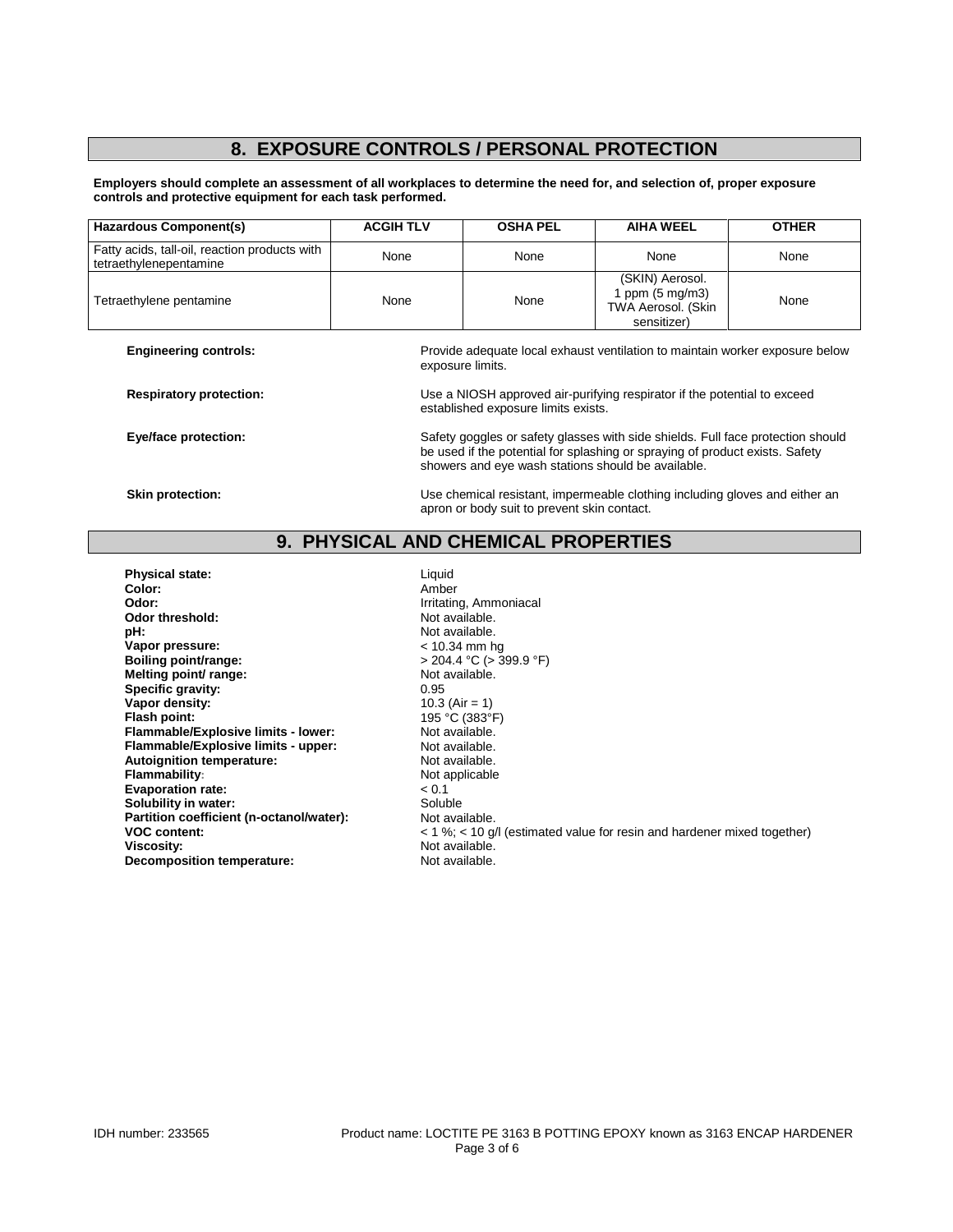# **10. STABILITY AND REACTIVITY**

| Stability:                                  | Stable at normal conditions.                                                                                                                                                                                                                                                                                                                                |
|---------------------------------------------|-------------------------------------------------------------------------------------------------------------------------------------------------------------------------------------------------------------------------------------------------------------------------------------------------------------------------------------------------------------|
| Hazardous reactions:                        | None under normal processing.                                                                                                                                                                                                                                                                                                                               |
| <b>Hazardous decomposition</b><br>products: | Oxides of carbon. Oxides of nitrogen. Nitrosamines. Irritating organic vapours.                                                                                                                                                                                                                                                                             |
| Incompatible materials:                     | Strong oxidizing agents. Strong acids and strong bases. This product slowly corrodes copper,<br>aluminum, zinc and galvanized surfaces. CAUTION! N-nitrosamines (many of which are<br>known to be potent carcinogens) may be formed when the product comes in contact with<br>nitrous acid, nitrites or atmospheres with high nitrous oxide concentrations. |
| <b>Reactivity:</b>                          | Not available.                                                                                                                                                                                                                                                                                                                                              |
| Conditions to avoid:                        | High temperatures. Heat, flames, sparks and other sources of ignition. Store away from<br>incompatible materials.                                                                                                                                                                                                                                           |

## **11. TOXICOLOGICAL INFORMATION**

**Relevant routes of exposure:** Skin, Inhalation, Eyes, Ingestion

#### **Potential Health Effects/Symptoms**

| Inhalation:          | May cause respiratory tract irritation. Coughing. Shortness of breath.                                                                       |
|----------------------|----------------------------------------------------------------------------------------------------------------------------------------------|
| <b>Skin contact:</b> | Corrosive to the skin. Contact with the skin or mucous membranes may cause severe irritation<br>and burns. May cause allergic skin reaction. |
| Eye contact:         | This product is severely irritating to the eyes and may cause eye burns.                                                                     |
| Ingestion:           | Irritation and corrosive action can occur in the mouth, stomach tissue and digestive tract if<br>swallowed.                                  |

| Hazardous Component(s)                                                  | LD50s and LC50s                                                                                     | Immediate and Delayed Health Effects |
|-------------------------------------------------------------------------|-----------------------------------------------------------------------------------------------------|--------------------------------------|
| Fatty acids, tall-oil, reaction products with<br>tetraethylenepentamine | None                                                                                                | No Records                           |
| Tetraethylene pentamine                                                 | Oral LD50 (Rat) = $3.99$ g/kg<br>Oral LD50 (Rat) = $2.1$ g/kg<br>Dermal LD50 (Rabbit) = $0.66$ g/kg | Irritant, Mutagen, Allergen          |

| Hazardous Component(s)                                                  | <b>NTP Carcinogen</b> | <b>IARC Carcinogen</b> | <b>OSHA Carcinogen</b><br>(Specifically Regulated) |
|-------------------------------------------------------------------------|-----------------------|------------------------|----------------------------------------------------|
| Fatty acids, tall-oil, reaction products with<br>tetraethylenepentamine | No                    | No                     | No                                                 |
| Tetraethylene pentamine                                                 | No                    | No                     | No                                                 |

# **12. ECOLOGICAL INFORMATION**

**Ecological information:** Not available.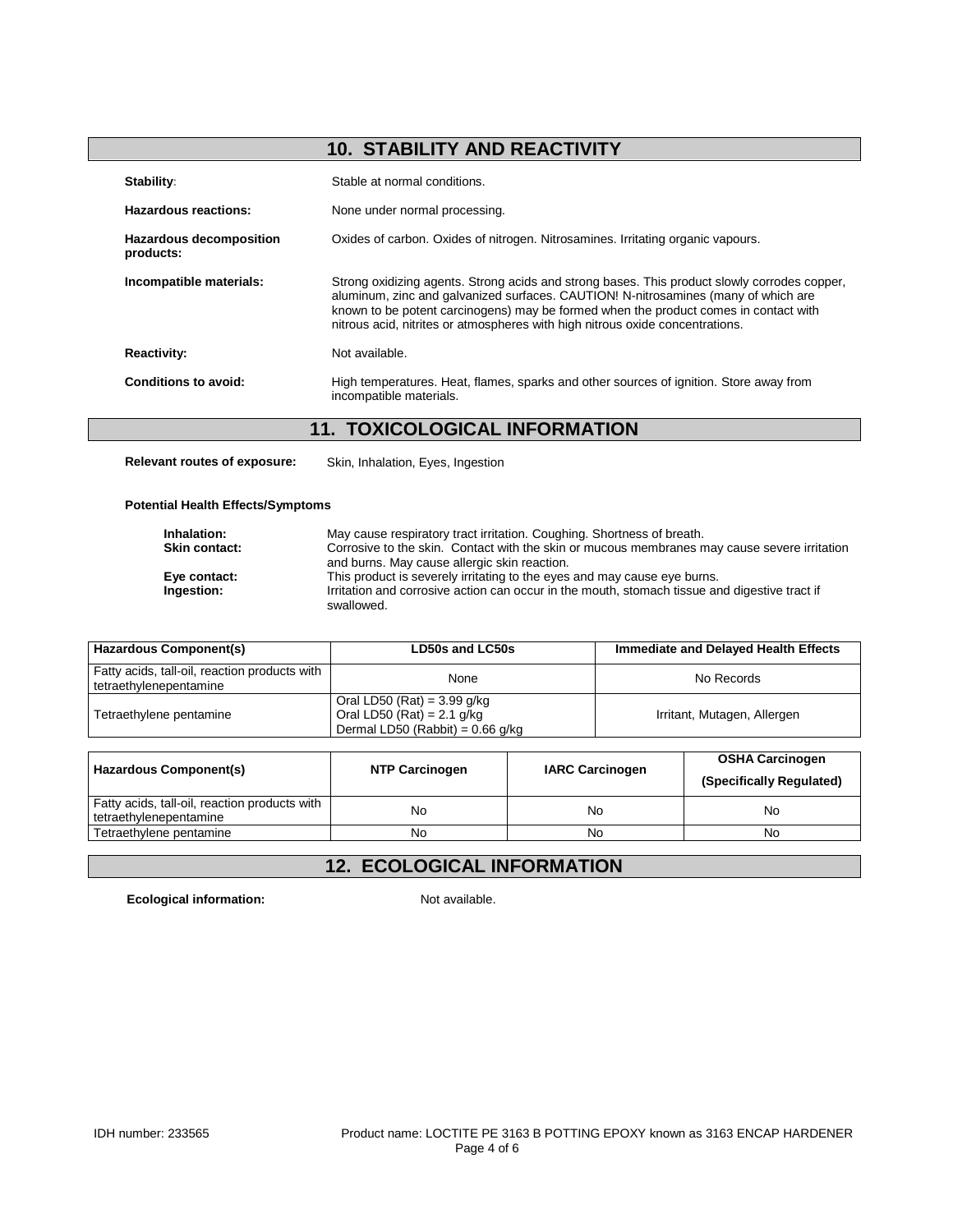## **13. DISPOSAL CONSIDERATIONS Information provided is for unused product only. Recommended method of disposal:** Follow all local, state, federal and provincial regulations for disposal. **Hazardous waste number:** Not a RCRA hazardous waste. **14. TRANSPORT INFORMATION The transport information provided in this section only applies to the material/formulation itself, and is not specific to any package/configuration. U.S. Department of Transportation Ground (49 CFR) Proper shipping name:** Not regulated<br> **Hazard class or division:** None **Hazard class or division: Identification number:** None<br> **Packing group:** None **Packing group: International Air Transportation (ICAO/IATA) Proper shipping name:** Environmentally hazardous substance, liquid, n.o.s. (Fatty acids, tall-oil, reaction products with tetraethylenepentamine) **Hazard class or division:** 9 **Identification number:** UN 3082<br>**Packing group:** III **Packing group: Water Transportation (IMO/IMDG) Proper shipping name:** ENVIRONMENTALLY HAZARDOUS SUBSTANCE, LIQUID, N.O.S. (Fatty acids, tall-oil, reaction products with tetraethylenepentamine)<br>9 **Hazard class or division:** 9<br> **Identification number:** UN 3082 **Identification number:** UN<br>Packing group: III **Packing group:**<br>Marine pollutant: Fatty acids, tall-oil, reaction products with tetraethylenepentamine

#### **15. REGULATORY INFORMATION**

**United States Regulatory Information**

| <b>TSCA 8 (b) Inventory Status:</b><br><b>TSCA 12 (b) Export Notification:</b>                                | All components are listed or are exempt from listing on the Toxic Substances Control Act<br>Inventory.<br>None above reporting de minimis |
|---------------------------------------------------------------------------------------------------------------|-------------------------------------------------------------------------------------------------------------------------------------------|
| <b>CERCLA/SARA Section 302 EHS:</b><br><b>CERCLA/SARA Section 311/312:</b><br><b>CERCLA/SARA Section 313:</b> | None above reporting de minimis.<br>Immediate Health, Delayed Health<br>None above reporting de minimis.                                  |
| <b>California Proposition 65:</b>                                                                             | No California Proposition 65 listed chemicals are known to be present.                                                                    |
| <b>Canada Regulatory Information</b>                                                                          |                                                                                                                                           |
| <b>CEPA DSL/NDSL Status:</b>                                                                                  | All components are listed on or are exempt from listing on the Canadian Domestic<br>Substances List.                                      |

#### **16. OTHER INFORMATION**

**This safety data sheet contains changes from the previous version in sections:** New Safety Data Sheet format.

**Prepared by:** Product Safety and Regulatory Affairs

**Issue date:** 05/17/2019